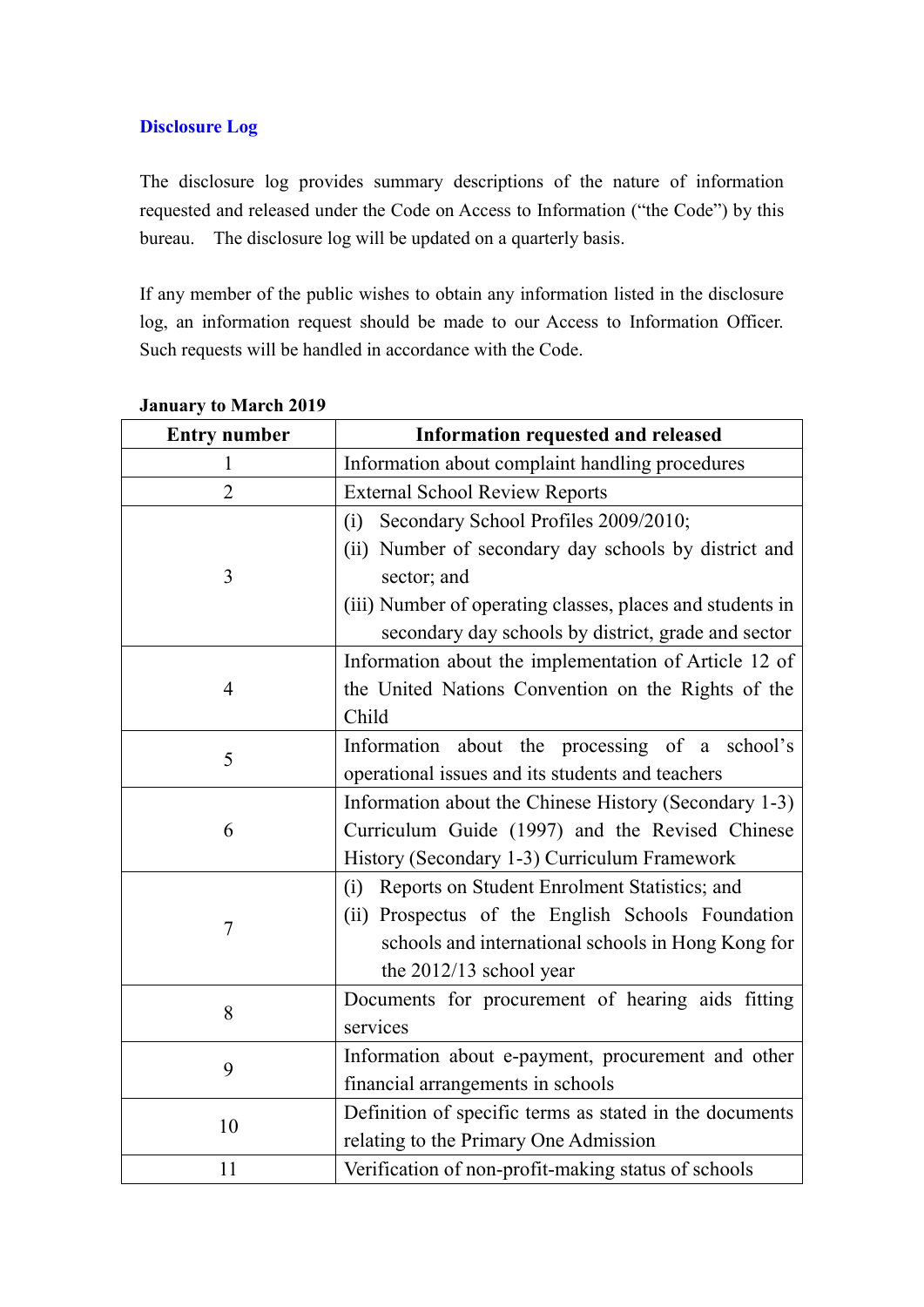| 12 | Documents for procurement of hearing aids fitting<br>services                                                                                                                                                                                                               |
|----|-----------------------------------------------------------------------------------------------------------------------------------------------------------------------------------------------------------------------------------------------------------------------------|
| 13 | self-financing post-secondary<br>Actual<br>intakes in<br>education institutions                                                                                                                                                                                             |
| 14 | Report on Student Enrolment Statistics;<br>(i)<br>Report on Statistics on Kindergarten Teachers;<br>(ii)<br>(iii) Report on Statistics on Primary and Secondary<br>School Teachers; and<br>(iv) Report on Survey on Children from the Mainland<br>Newly Admitted to Schools |
| 15 | Projection of the number of local Secondary 6 (S6)<br>(i)<br>students; and<br>Reports on S6 Students' Pathway Survey, and S6<br>(i)<br>graduates who were studying full-time by type of<br>course                                                                           |
| 16 | Number of students with autism spectrum disorders in<br>public sector ordinary schools, and number of students<br>and teachers participating in the "Resource Teaching"<br>Programme for Autistic Children in Special Schools"                                              |

### **April to June 2019**

| <b>Entry number</b> | Information requested and released                          |
|---------------------|-------------------------------------------------------------|
|                     | Projected school-age population aged 11 who are<br>(i)      |
|                     | residing in Hong Kong; and                                  |
|                     | Projected number of Secondary 6 students in local<br>(ii)   |
|                     | schools                                                     |
|                     | The arrangement of Education Bureau (EDB) in                |
|                     | monitoring schools and handling schools' improper           |
| $\overline{2}$      | cases and complaints under the policy of school-based       |
|                     | management                                                  |
| 3                   | Information relating to private independent schools and     |
|                     | school registration requirements                            |
| $\overline{4}$      | Information on the Assistant Primary School                 |
|                     | Master/Mistress recruitment exercise in 2017-18 and         |
|                     | ranks of Appraising, Countersigning and Reviewing           |
|                     | <b>Officers of Assistant Primary School Master/Mistress</b> |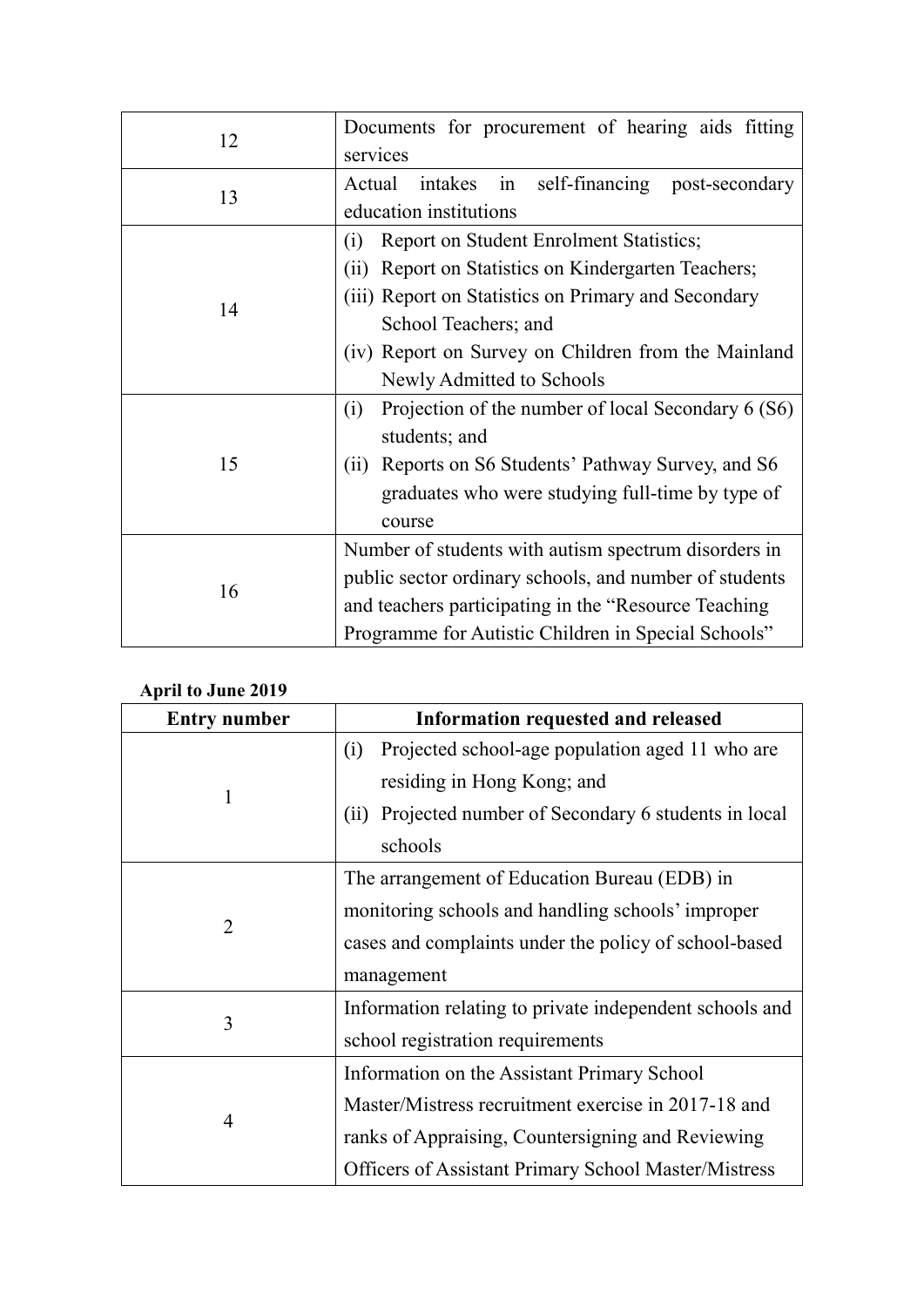|    | Number of students in secondary day schools in<br>(i)    |
|----|----------------------------------------------------------|
|    | Wong Tai Sin, Kwun Tong and Kowloon City                 |
| 5  | districts; and                                           |
|    | Number of Non-Chinese Speaking students in<br>(ii)       |
|    | secondary day schools in the three districts             |
|    | The structural survey report of a vacant school          |
| 6  | premises                                                 |
|    | Information on Non-means-tested Subsidy Scheme<br>(i)    |
|    | for Self-financing Undergraduate Studies in Hong         |
| 7  | Kong (NMTSS); and                                        |
|    | Information on Study Subsidy Scheme for<br>(ii)          |
|    | Designated Professions/Sectors (SSSDP)                   |
|    | Reports on Secondary 6 (S6) Students' Pathway<br>(i)     |
| 8  | Survey; and                                              |
|    | Questionnaire of S6 Students' Pathway Survey<br>(ii)     |
| 9  | Form 7A (Annual Return of a Registered Course            |
|    | Leading to a Non-local Higher Academic                   |
|    | Qualification) of a registered course                    |
| 10 | Definition of a specific term as stated in the documents |
|    | relating to the Primary One Admission                    |
|    | Number of suspected fatal suicide cases of students and  |
| 11 | measures on prevention of student suicide                |
| 12 | Information regarding the names and addresses of         |
|    | schools; post-secondary colleges; universities; member   |
|    | institutions of Vocational Training Council; and         |
|    | operators and local institutions of higher education     |
|    | conducting non-local courses in Hong Kong                |
| 13 | Full reports and questionnaires of the Perception        |
|    | Surveys for Vocational and Professional Education and    |
|    | Training (VPET) of 2015, 2017 and 2018                   |
|    | Report on Student Enrolment Statistics;<br>(i)           |
| 14 | Report on Statistics on Kindergarten Teachers;<br>(ii)   |
|    | (iii) Report on Statistics on Primary and Secondary      |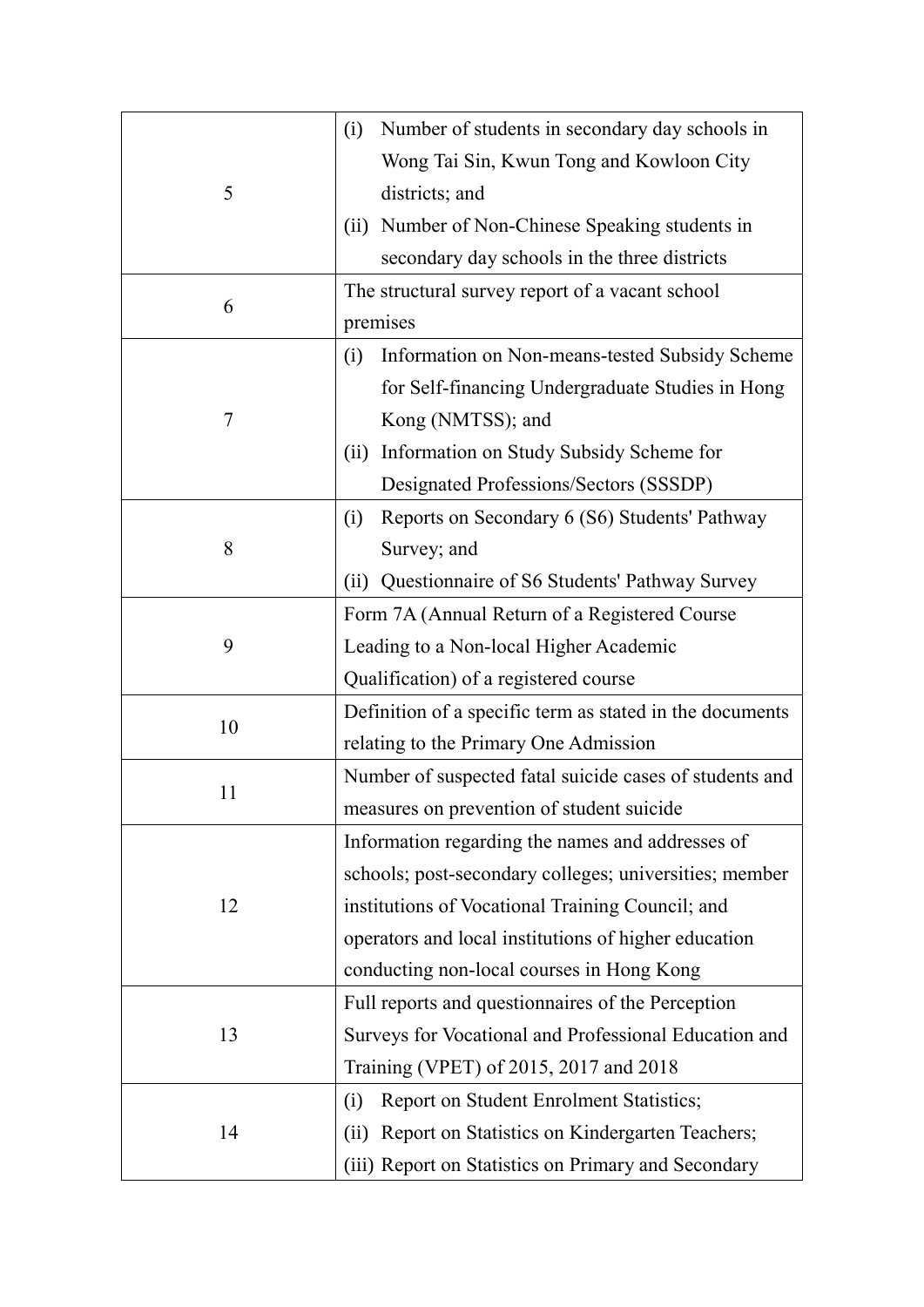|    | School Teachers; and                                      |
|----|-----------------------------------------------------------|
|    | (iv) Report on Survey on Children from the Mainland       |
|    | Newly Admitted to Schools                                 |
| 15 | Information relating to the calculation of schools value- |
|    | added information                                         |
| 16 | Report on Secondary 6 Students' Pathway Survey            |

# **July to September 2019**

| <b>Entry number</b> | <b>Information requested and released</b>                 |
|---------------------|-----------------------------------------------------------|
| $\mathbf{1}$        | Information regarding stateless persons and holders of    |
|                     | Form of Recognizance attending Hong Kong schools          |
|                     | Information relating to tenders for provision of          |
| $\overline{2}$      | building management services and security guard           |
|                     | services for EDB                                          |
| 3                   | School fees of a kindergarten                             |
|                     | Survey on Opinions of Employers on Major<br>(i)           |
|                     | Aspects of Performance of First Degree Graduates          |
|                     | in Year 2016 – Main Report; and                           |
| 4                   | Survey on Opinions of Employers on Major<br>(ii)          |
|                     | Aspects of Performance of Sub-degree Graduates            |
|                     | in Year 2016 - Main Report                                |
| 5                   | Information and statistics relating to textbook review in |
|                     | the past five years                                       |
| 6                   | The number and the gist of letters issued by the EDB to   |
|                     | an organization                                           |
| $\overline{7}$      | School fees of a kindergarten                             |
| 8                   | Information relating to a visit to a kindergarten         |
|                     | Information on the recruitment exercise of                |
| 9                   | Administrative Assistant post in a government primary     |
|                     | school                                                    |
| 10                  | Information on the Assistant Inspector (Graduate)         |
|                     | recruitment exercise in 2018                              |
| 11                  | Information on the disciplinary actions taken by EDB      |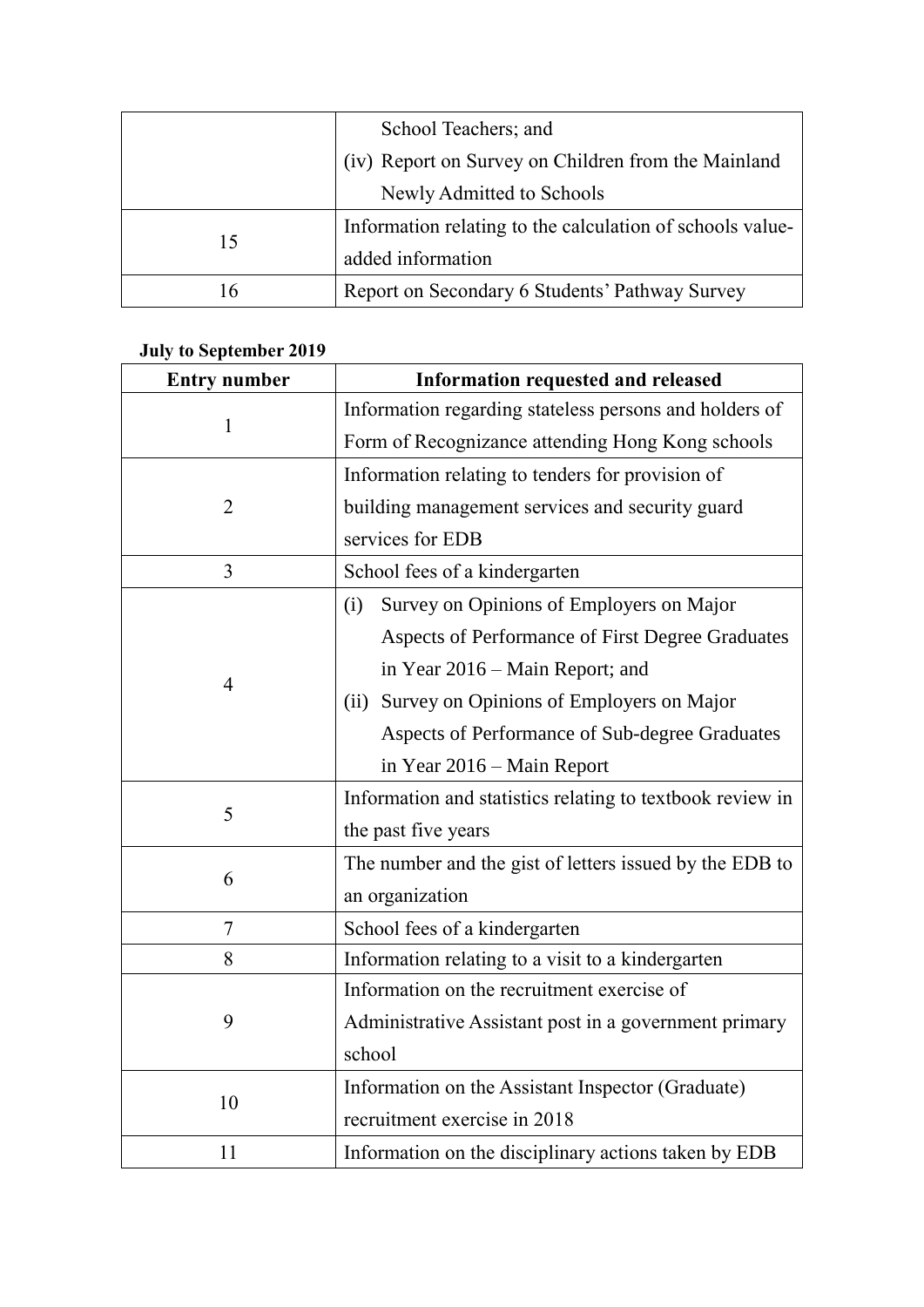|    | against the teachers having committed criminal           |
|----|----------------------------------------------------------|
|    | offences or acts of misconduct from 2012 to 2018         |
| 12 | Information relating to school complaint handling        |
|    | procedures                                               |
|    | Information on average student unit cost and tuition fee |
|    | of University Grants Committee (UGC)-funded sub-         |
| 13 | degree and degree programmes from 1998/99 to             |
|    | 2017/18 academic years                                   |
|    | Information on the Assistant Education Officer           |
| 14 | recruitment exercise in 2018                             |
|    | Information on the Assistant Inspector (Graduate)        |
| 15 | recruitment exercise in 2018                             |
|    | Information on the recruitment exercise of               |
| 16 | Administrative Assistant posts in two government         |
|    | primary schools                                          |
| 17 | Report on Secondary 6 Students' Pathway Survey           |
| 18 | Information on the Assistant Education Officer           |
|    | recruitment exercise in 2018                             |
|    | Number of the web-enrolled (via e-service portal)        |
| 19 | teacher professional development courses organized by    |
|    | <b>EDB</b>                                               |
| 20 | Number of cross-boundary students by school<br>(i)       |
|    | level;                                                   |
|    | (ii) Projected school-age population aged 3, aged 6      |
|    | and aged 12 who are residing in Hong Kong by             |
|    | district; and                                            |
|    | (iii) Number of places, students and vacant places at    |
|    | Secondary One by district                                |
| 21 | Information relating to the non-teaching posts of two    |
|    | government schools                                       |
|    | Curriculum documents of Biology and Chemistry for        |
| 22 | S4-5 and S6-7                                            |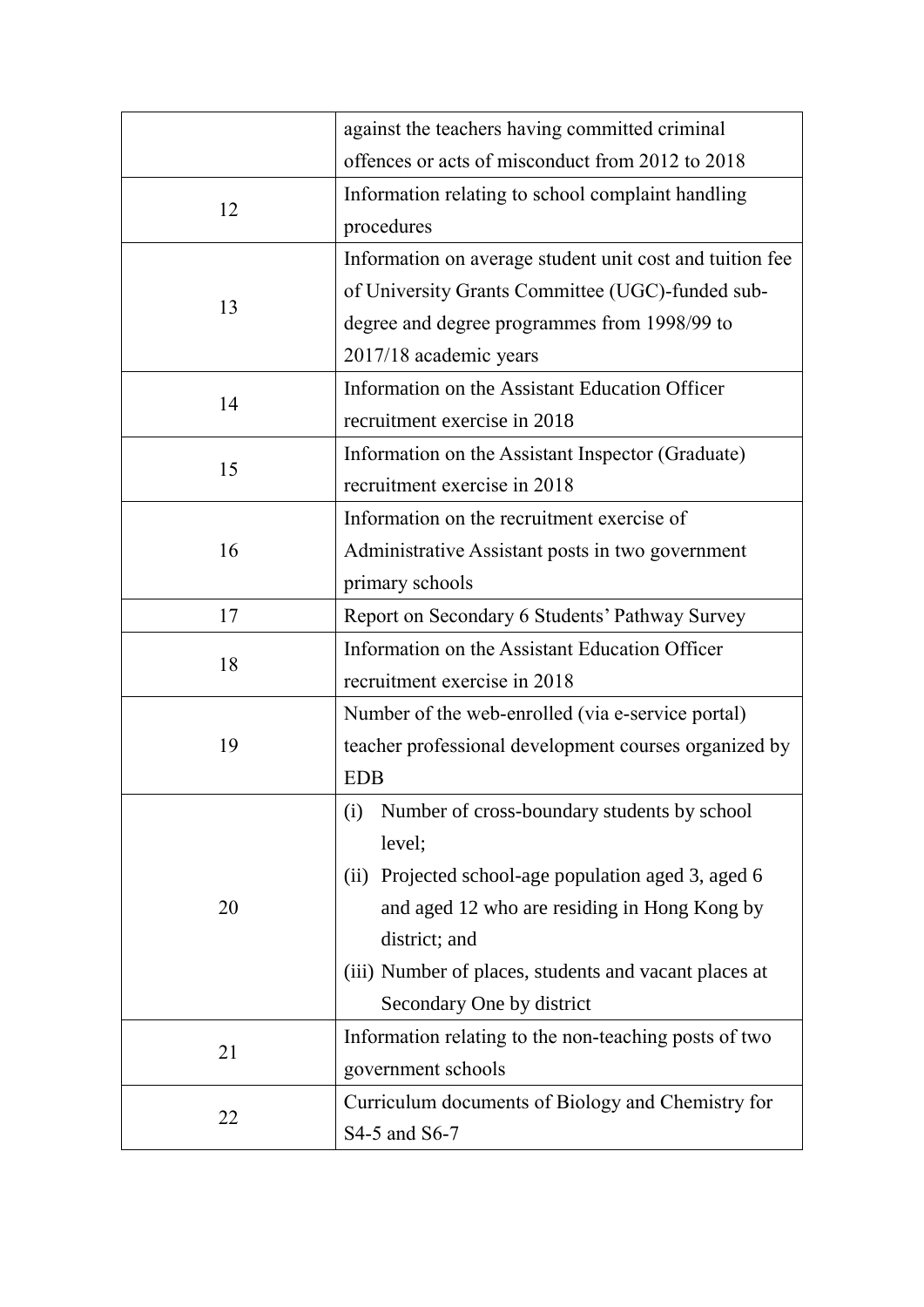## **October to December 2019**

| <b>Entry number</b> | Information requested and released                    |
|---------------------|-------------------------------------------------------|
| $\mathbf{1}$        | Duties and organization of School Development         |
|                     | Sections of EDB and complaint handling mechanism      |
| $\overline{2}$      | Information relating to tenders for provision of      |
|                     | cleansing services for EDB                            |
|                     | Information about the cases handled by the Inquiry    |
| 3                   | Panel of Council on Professional Conduct in Education |
| $\overline{4}$      | Information about the registration of a school        |
|                     | Information relating to the water dispensers in the   |
| 5                   | facilities of EDB                                     |
|                     | Statistical information on postgraduate students and  |
| 6                   | academic staff in UGC-funded universities             |
|                     | The number of international schools in Hong Kong      |
| 7                   | providing secondary school curriculum in the school   |
|                     | year of 2018/2019                                     |
|                     | Information regarding "Prohibition on Face Covering   |
| 8                   | Regulation" issued by EDB                             |
|                     | Information on the recruitment exercise of            |
| 9                   | Administrative Support Assistant in a government      |
|                     | school                                                |
| 10                  | Information on manpower and interview arrangements    |
|                     | of the Hong Kong Scholarship for Excellence Scheme    |
| 11                  | Information regarding the number of students wearing  |
|                     | masks on 8 October 2019 as reported to EDB by         |
|                     | schools                                               |
| 12                  | An EDB official's school visit record                 |
| 13                  | The actual intakes in self-financing post-secondary   |
|                     | institutions                                          |
| 14                  | Information about the Secretariat of Council on       |
|                     | Professional Conduct in Education                     |
|                     | The schedule of computer programme operation for      |
| 15                  | Central Allocation of Primary One Admission System    |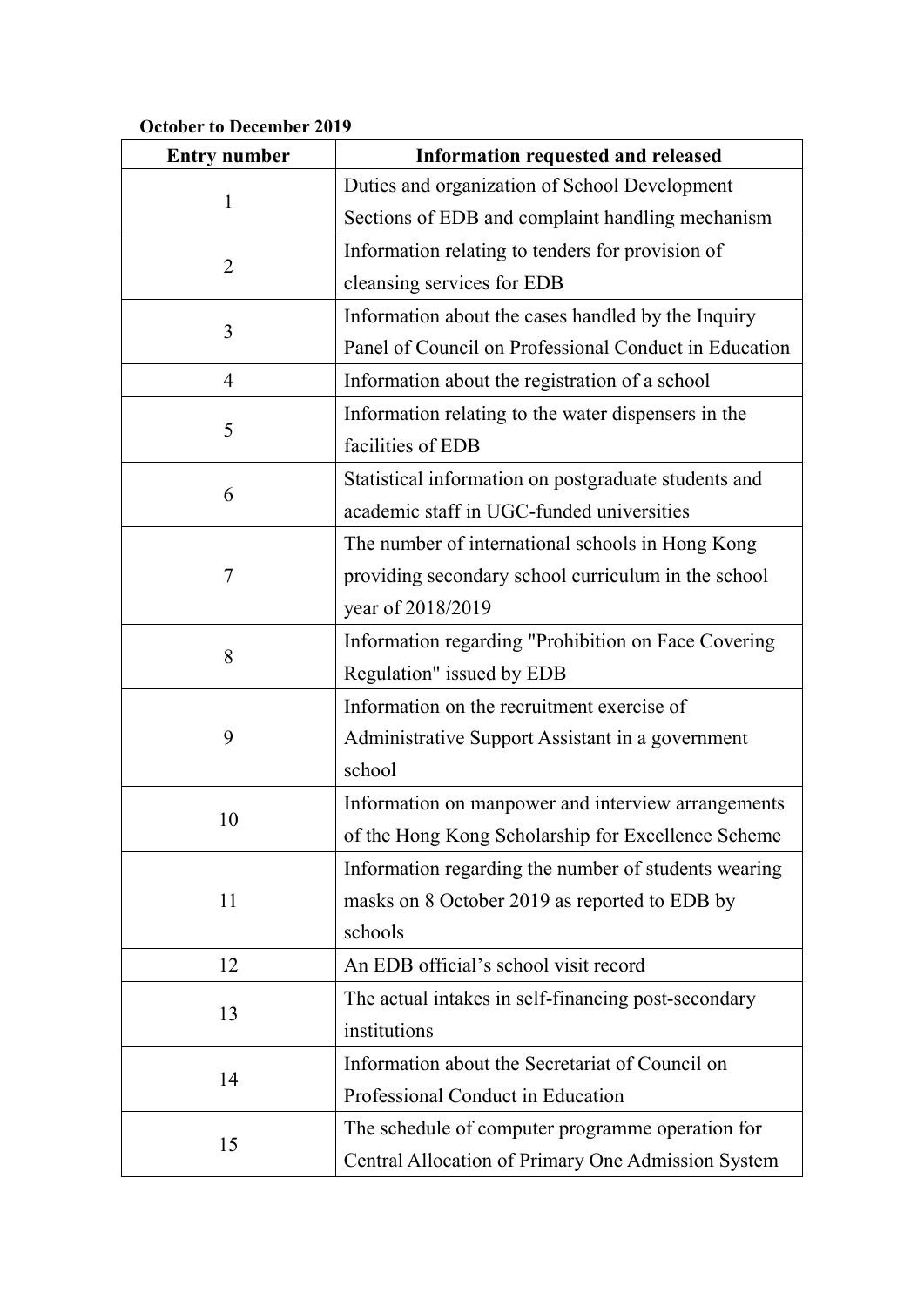| Construction costs of four primary schools<br>16<br>Information relating to the curriculum of sex education<br>17<br>in Hong Kong<br>18<br>Guidelines on handling emergency situations in schools<br>The estimated intakes in self-financing post-secondary<br>19<br>institutions<br>The planned intakes of non-JUPAS post-secondary<br>20<br>institutions<br>Health information on tear gas provided by EDB to<br>21<br>schools<br><b>Reports on Student Enrolment Statistics;</b><br>(i)<br>(ii) Report on Survey on Children from the Mainland<br>Newly Admitted to Schools;<br>(iii) Projected number of Secondary 6 (S6) students in<br>22<br>local schools;<br>(iv) Reports on S6 Students' Pathway Survey; and<br>S6 graduates who were studying full-time by type<br>(V)<br>of course |    | 2019                                                |
|-----------------------------------------------------------------------------------------------------------------------------------------------------------------------------------------------------------------------------------------------------------------------------------------------------------------------------------------------------------------------------------------------------------------------------------------------------------------------------------------------------------------------------------------------------------------------------------------------------------------------------------------------------------------------------------------------------------------------------------------------------------------------------------------------|----|-----------------------------------------------------|
|                                                                                                                                                                                                                                                                                                                                                                                                                                                                                                                                                                                                                                                                                                                                                                                               |    |                                                     |
|                                                                                                                                                                                                                                                                                                                                                                                                                                                                                                                                                                                                                                                                                                                                                                                               |    |                                                     |
|                                                                                                                                                                                                                                                                                                                                                                                                                                                                                                                                                                                                                                                                                                                                                                                               |    |                                                     |
|                                                                                                                                                                                                                                                                                                                                                                                                                                                                                                                                                                                                                                                                                                                                                                                               |    |                                                     |
|                                                                                                                                                                                                                                                                                                                                                                                                                                                                                                                                                                                                                                                                                                                                                                                               |    |                                                     |
|                                                                                                                                                                                                                                                                                                                                                                                                                                                                                                                                                                                                                                                                                                                                                                                               |    |                                                     |
|                                                                                                                                                                                                                                                                                                                                                                                                                                                                                                                                                                                                                                                                                                                                                                                               |    |                                                     |
|                                                                                                                                                                                                                                                                                                                                                                                                                                                                                                                                                                                                                                                                                                                                                                                               |    |                                                     |
|                                                                                                                                                                                                                                                                                                                                                                                                                                                                                                                                                                                                                                                                                                                                                                                               |    |                                                     |
|                                                                                                                                                                                                                                                                                                                                                                                                                                                                                                                                                                                                                                                                                                                                                                                               |    |                                                     |
|                                                                                                                                                                                                                                                                                                                                                                                                                                                                                                                                                                                                                                                                                                                                                                                               |    |                                                     |
|                                                                                                                                                                                                                                                                                                                                                                                                                                                                                                                                                                                                                                                                                                                                                                                               |    |                                                     |
|                                                                                                                                                                                                                                                                                                                                                                                                                                                                                                                                                                                                                                                                                                                                                                                               |    |                                                     |
|                                                                                                                                                                                                                                                                                                                                                                                                                                                                                                                                                                                                                                                                                                                                                                                               |    |                                                     |
|                                                                                                                                                                                                                                                                                                                                                                                                                                                                                                                                                                                                                                                                                                                                                                                               |    |                                                     |
|                                                                                                                                                                                                                                                                                                                                                                                                                                                                                                                                                                                                                                                                                                                                                                                               |    |                                                     |
|                                                                                                                                                                                                                                                                                                                                                                                                                                                                                                                                                                                                                                                                                                                                                                                               |    |                                                     |
|                                                                                                                                                                                                                                                                                                                                                                                                                                                                                                                                                                                                                                                                                                                                                                                               |    |                                                     |
|                                                                                                                                                                                                                                                                                                                                                                                                                                                                                                                                                                                                                                                                                                                                                                                               | 23 | The actual intakes in self-financing post-secondary |
| institutions                                                                                                                                                                                                                                                                                                                                                                                                                                                                                                                                                                                                                                                                                                                                                                                  |    |                                                     |
| (i) Report on Student Enrolment Statistics;                                                                                                                                                                                                                                                                                                                                                                                                                                                                                                                                                                                                                                                                                                                                                   | 24 |                                                     |
| (ii) Report on Statistics on Kindergarten Teachers;                                                                                                                                                                                                                                                                                                                                                                                                                                                                                                                                                                                                                                                                                                                                           |    |                                                     |
| (iii) Report on Statistics on Primary and Secondary                                                                                                                                                                                                                                                                                                                                                                                                                                                                                                                                                                                                                                                                                                                                           |    |                                                     |
| School Teachers; and                                                                                                                                                                                                                                                                                                                                                                                                                                                                                                                                                                                                                                                                                                                                                                          |    |                                                     |
| (iv) Report on Survey on Children from the Mainland                                                                                                                                                                                                                                                                                                                                                                                                                                                                                                                                                                                                                                                                                                                                           |    |                                                     |
| Newly Admitted to Schools                                                                                                                                                                                                                                                                                                                                                                                                                                                                                                                                                                                                                                                                                                                                                                     |    |                                                     |
| Information relating to the curriculum of the                                                                                                                                                                                                                                                                                                                                                                                                                                                                                                                                                                                                                                                                                                                                                 | 25 |                                                     |
| Information and Communication Technology                                                                                                                                                                                                                                                                                                                                                                                                                                                                                                                                                                                                                                                                                                                                                      |    |                                                     |
| Information relating to the curriculum of the                                                                                                                                                                                                                                                                                                                                                                                                                                                                                                                                                                                                                                                                                                                                                 | 26 |                                                     |
| Information and Communication Technology and the                                                                                                                                                                                                                                                                                                                                                                                                                                                                                                                                                                                                                                                                                                                                              |    |                                                     |
| gist of meetings of the Curriculum Development                                                                                                                                                                                                                                                                                                                                                                                                                                                                                                                                                                                                                                                                                                                                                |    |                                                     |
| Council - Hong Kong Examinations and Assessment<br>Authority Committee on Information and                                                                                                                                                                                                                                                                                                                                                                                                                                                                                                                                                                                                                                                                                                     |    |                                                     |